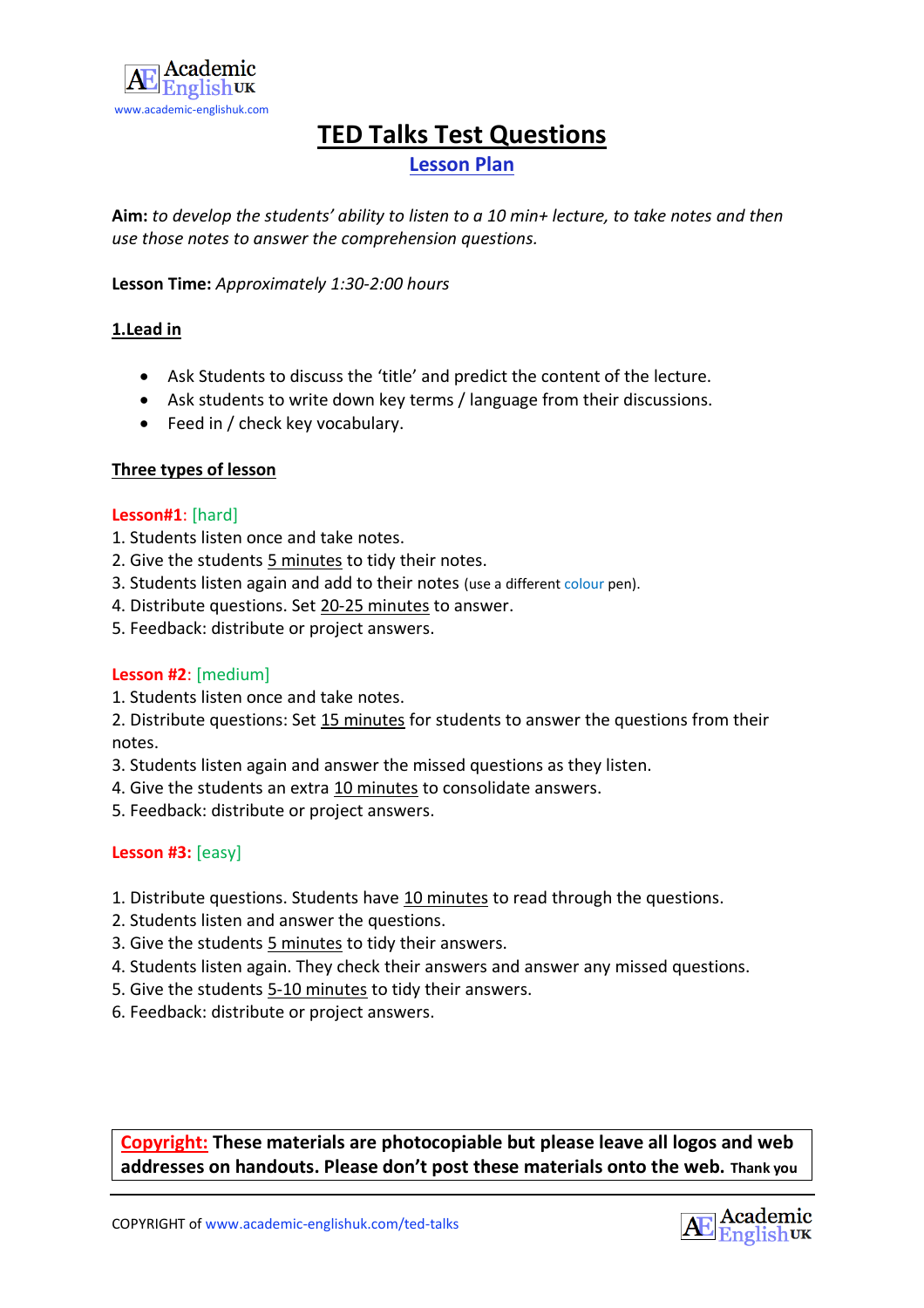

# **How wind energy could power the Earth.. 18 times over**

[listening comprehension questions]

**Author:** Dan Jorgensen **Date:** October 2021 **Time:** 10.58 **Location:** TED TALKS **Level: \*\*\*\*\*** [B1/B2/C1]

#### **Link:**

[https://www.ted.com/talks/dan\\_jorgensen\\_how\\_wind\\_energy\\_could\\_power\\_earth\\_18\\_tim](https://www.ted.com/talks/dan_jorgensen_how_wind_energy_could_power_earth_18_times_over) [es\\_over](https://www.ted.com/talks/dan_jorgensen_how_wind_energy_could_power_earth_18_times_over)

Check these words and phrases before listening:

| 1. Abundance            |  |  |
|-------------------------|--|--|
| 2. Denmark              |  |  |
| 3. The Vikings          |  |  |
| 4. Challenge            |  |  |
| 5. Wind turbine         |  |  |
| 6. Replica              |  |  |
| 7. Affordable           |  |  |
| 8. Invention            |  |  |
| 9. Prototype            |  |  |
| 10. Pioneer             |  |  |
| 11. Rotation            |  |  |
| 12. A green frontrunner |  |  |
| 13. Extraction of oil   |  |  |
| 14. Hydrogen            |  |  |
| 15. Decarbonize         |  |  |
| 16. Sustainable fuels   |  |  |
| 17. Scale               |  |  |
| 18. Renewable energy    |  |  |
| 19. Infrastructure      |  |  |
| 20. Greenland           |  |  |
| 21. Sails               |  |  |
| 22. Climate change      |  |  |
| 23. Innovation          |  |  |
| 24. Offshore wind       |  |  |
| 25. Motivation          |  |  |

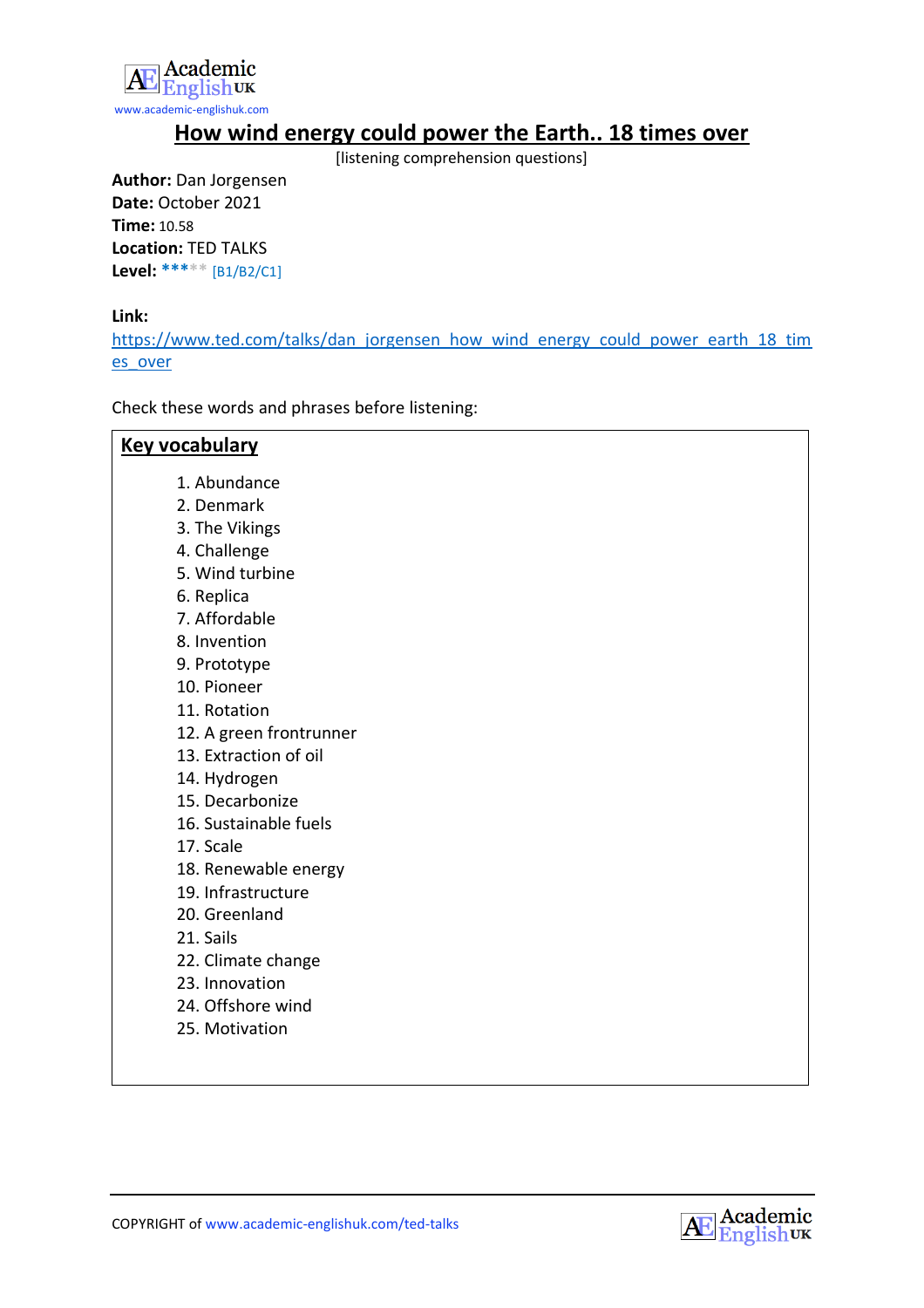

# **How wind energy could power the Earth.. 18 times over**

**Take your notes here:**

[Dan Jorgensen 10:58]

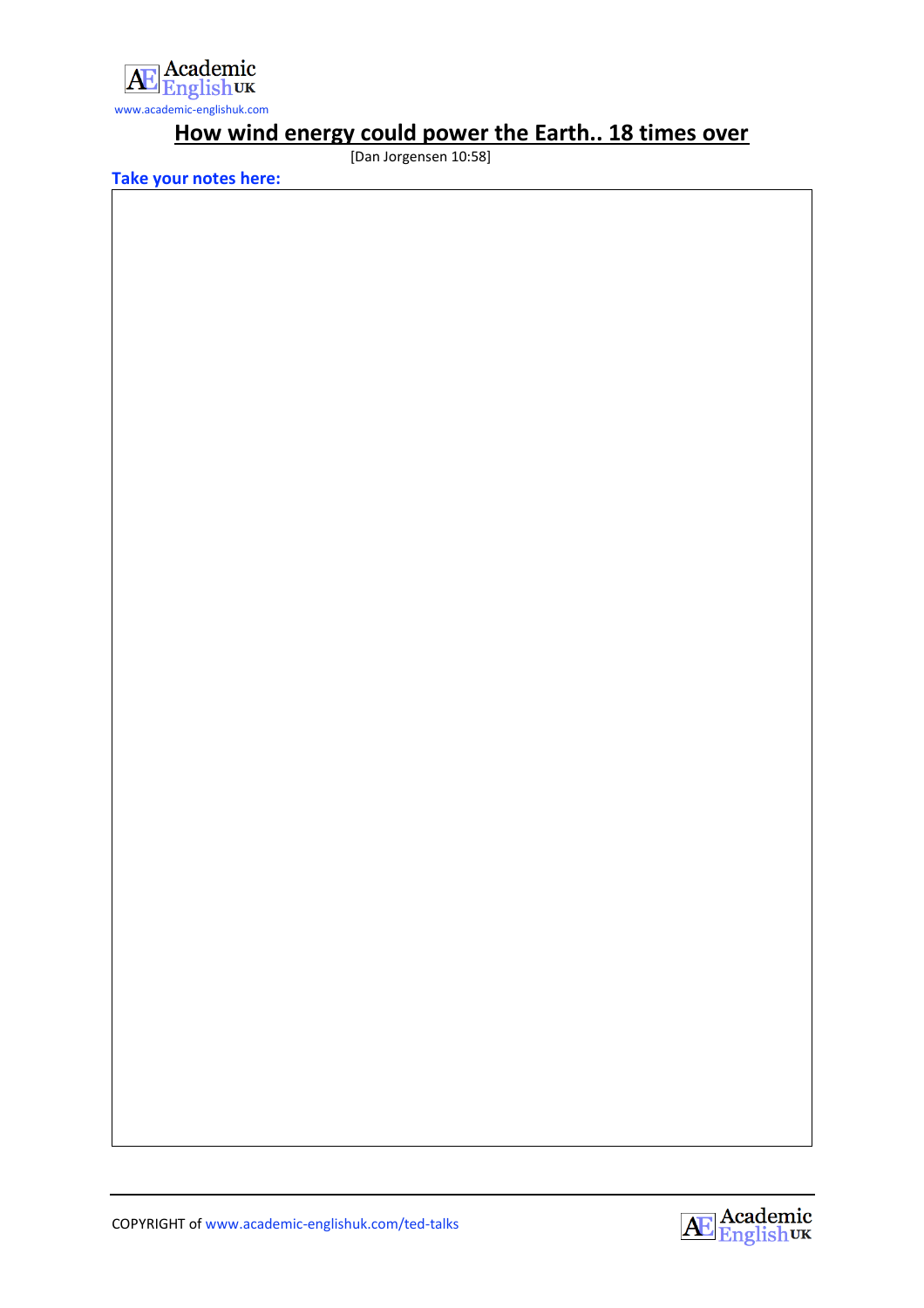

# **How wind energy could power the Earth.. 18 times over**

[Dan Jorgensen 10:58]

#### **Answer the following questions:**

#### **1. Who is Henrik Stiedal?**

**2. Who is Vestas?**

**3. When was the first offshore wind farm in Denmark created?**

**4. How many turbines does the largest offshore wind farm in Denmark have?**

**5. How much electricity can be made from one rotation of a blade?**

**6. What decision has the Danish government made with regard to oil and gas?**

**7. Why did the Danish government make the decision about oil and gas?**

**8. What does an electrolyzer do?**

**9. How can an electrolyzer solve the two problems that they have with wind energy?**

**10. How is Denmark going to expand their offshore wind capacity?**

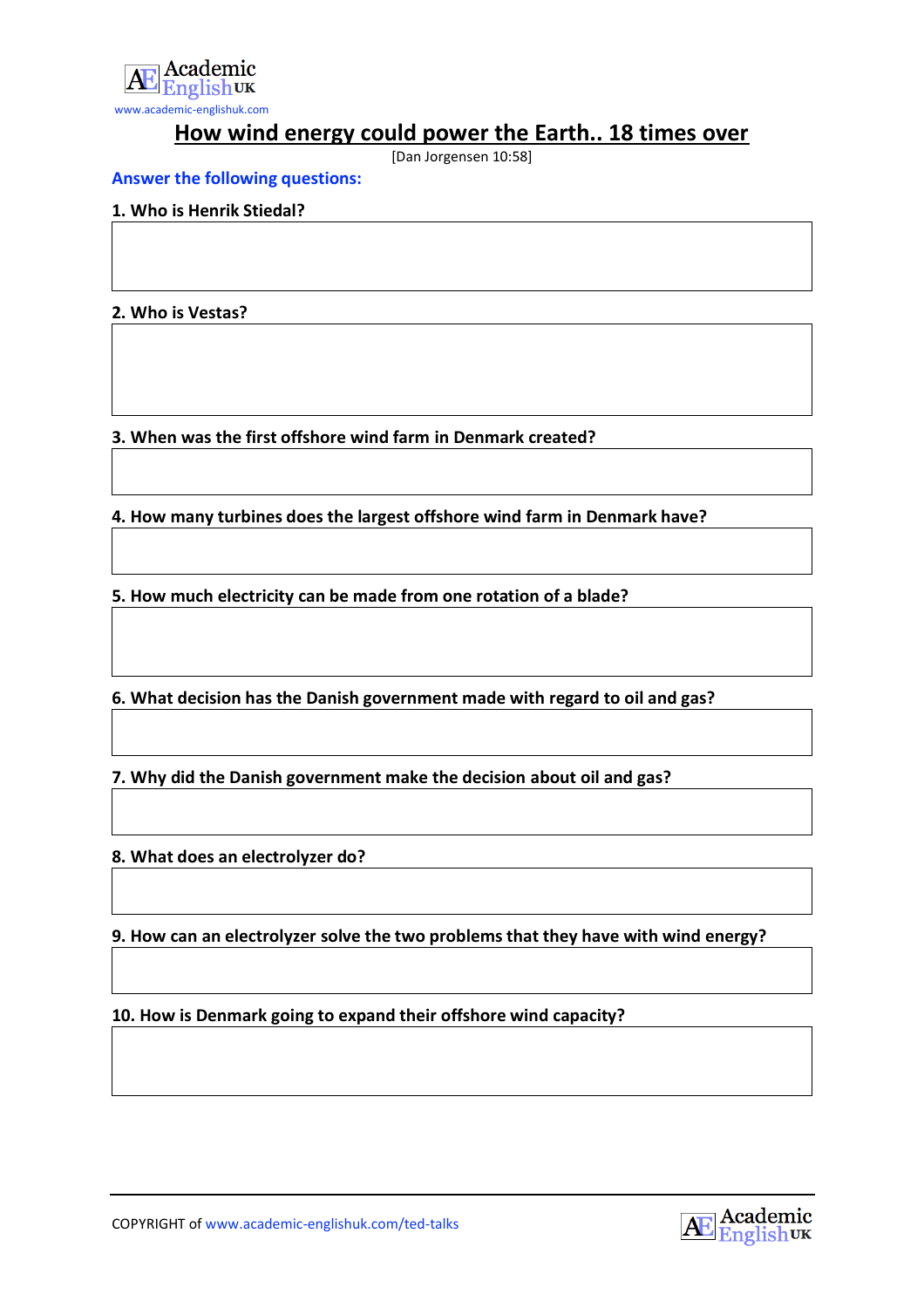

# **11. How many homes will Denmark be able to supply with electricity once they have expanded their offshore wind capacity?**

**12. The speaker mentioned the Vikings at the beginning of his speech, how is this connected to the topic of wind energy?**

**13. What does the International Energy Agency say about the potential of offshore wind energy?**

#### **14. What is the overall summary?**

#### **15. Critical Thinking:**

- What did you think of this lecture?
- Do you agree with the ideas?
- Do you agree that offshore wind energy can power the whole world?
- Does your country have offshore wind energy? What do people think about these farms?

**Put your ideas here:**

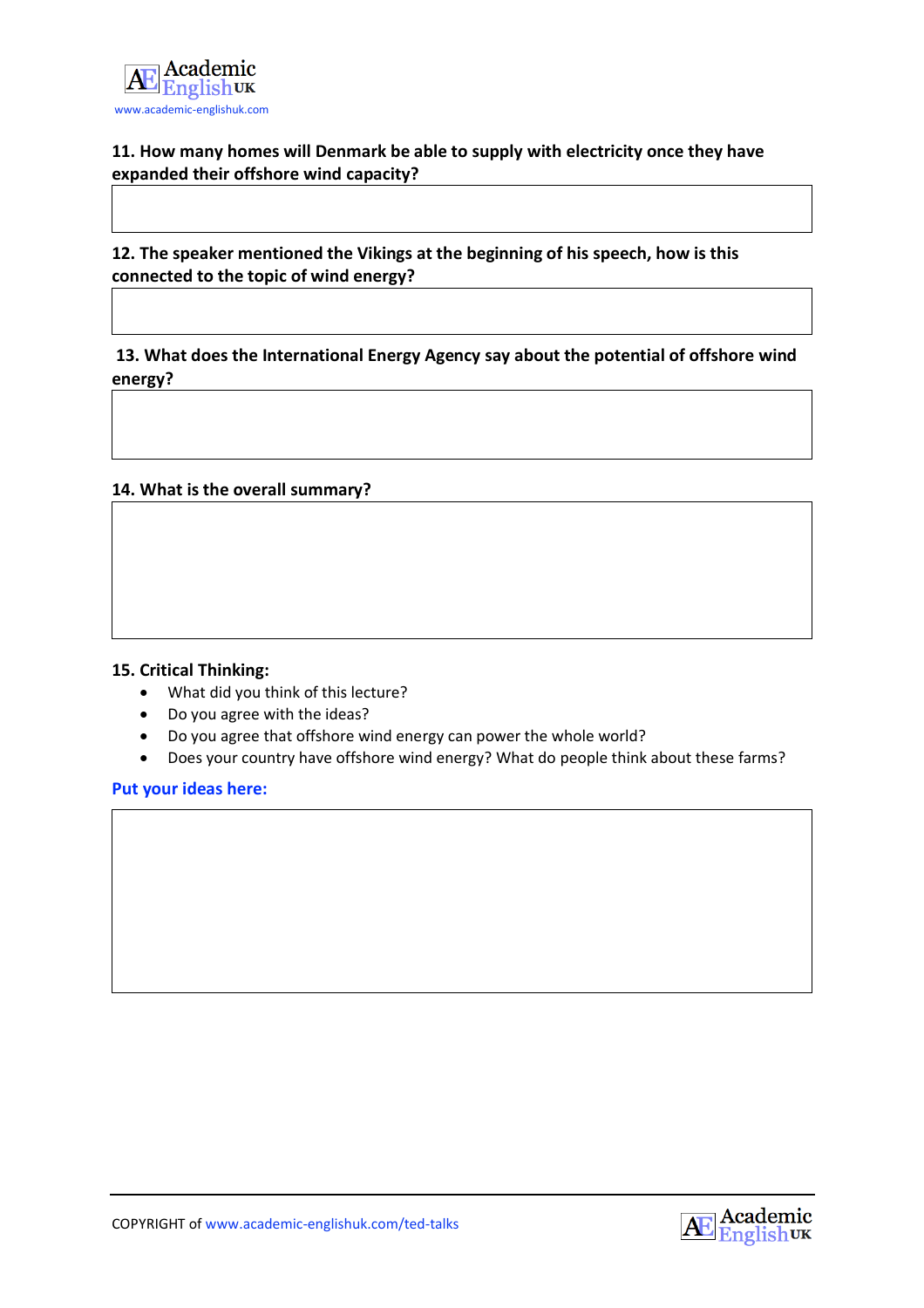

# **How wind energy could power the Earth.. 18 times over ANSWERS**

#### **1. Who is Henrik Stiedal?**

*He invented a wind turbine in the 1970s.*

#### **2. Who is Vestas?**

*The biggest turbine producer in the world.* 

#### **3. When was the first offshore wind farm in Denmark created?**

*In 1991, we built the first offshore wind farm in the world called Vindeby.*

#### **4. How many turbines does the largest offshore wind farm in Denmark have?**

*This is Kriegers Flak. That's the biggest offshore wind farm in Denmark now. 72 turbines, 188 meters tall, each of them.*

#### **5. How much electricity can be made from one rotation of a blade?**

*It creates enough electricity to charge more than 1400 cell phones.*

### **6. What decision has the Danish government made with regard to oil and gas?**

*Last year, the Danish government and the Danish parliamentmade an important decision. We've decided to put an end date on extraction of oil and gas in 2050 and immediately cancel all future licensing rounds.*

#### **7. Why did the Danish government make the decision about oil and gas?**

*But the reason we made it, even though it was expensive, was because we need to show the world that there are actually alternatives to oil and gas.*

#### **8. What does an electrolyzer do?**

*It transforms electricity into hydrogen.*

#### **9. How can an electrolyzer solve the two problems that they have with wind energy?**

*One, we can now store the energy for when the wind is not blowing.And two,we can now decarbonize parts of our energy system that we couldn't decarbonize before.*

#### **10. How is Denmark going to expand their offshore wind capacity?**

*A very important part of that strategy is to build the world's first energy island. This is a simulation of what it may end up looking like. 80 kilometers out in the sea, the size of 64 football fields, the biggest infrastructure investment in Danish history.*

## **11. How many homes will Denmark be able to supply with electricity once they have expanded their offshore wind capacity?**

*When fully scaled, it'll be able to generate 10 gigawatts of green electricity. Now 10 gigawatts, that's enough to cover the demand of 10 million households.*